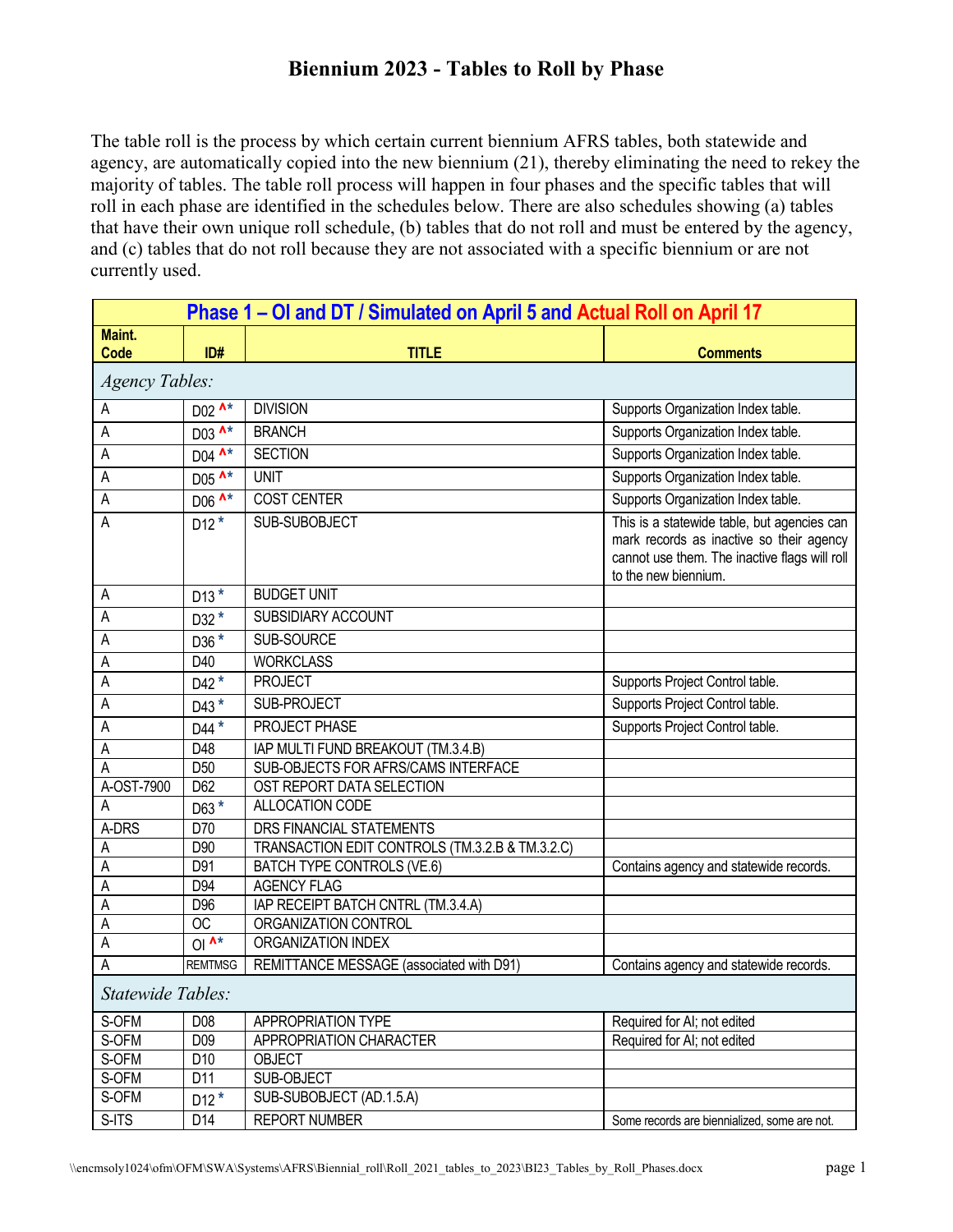| <b>Biennium 2023 - Tables to Roll by Phase</b> |  |  |  |  |
|------------------------------------------------|--|--|--|--|
|------------------------------------------------|--|--|--|--|

|             | Phase 1 – OI and DT / Simulated on April 5 and Actual Roll on April 17 |                                                 |                                                                                                                                |  |
|-------------|------------------------------------------------------------------------|-------------------------------------------------|--------------------------------------------------------------------------------------------------------------------------------|--|
| Maint.      |                                                                        |                                                 |                                                                                                                                |  |
| <b>Code</b> | ID#                                                                    | <b>TITLE</b>                                    | <b>Comments</b>                                                                                                                |  |
| S-OFM       | D <sub>15</sub>                                                        | <b>FUNCTION</b>                                 | Required for PI; not edited                                                                                                    |  |
| S-OFM       | D <sub>21</sub>                                                        | <b>GAAP FUND</b>                                |                                                                                                                                |  |
| S-OFM       | D <sub>22</sub>                                                        | FUND / ACCOUNT (AD.1.5.B)                       |                                                                                                                                |  |
| S-OFM       | D24                                                                    | <b>CASH TYPE</b>                                |                                                                                                                                |  |
| S-OFM       | D <sub>25</sub>                                                        | CAFR FUND TYPE & STATEMENT CODE                 |                                                                                                                                |  |
| S-BUD       | D <sub>27</sub>                                                        | STATEWIDE PROGRAM                               | <b>Required for D16 (with certain</b><br>exceptions). This table will roll in Phase 1<br>and will be updated prior to Phase 2. |  |
| S-OFM       | D <sub>29</sub>                                                        | PAYMENT WRAP CONTROL (AD.4)                     |                                                                                                                                |  |
| S-OFM       | D31                                                                    | <b>GENERAL LEDGER ACCOUNT</b>                   |                                                                                                                                |  |
| S-OFM       | D33                                                                    | MEMORANDUM ACCOUNT                              |                                                                                                                                |  |
| S-OFM       | D34                                                                    | <b>MAJOR GROUP</b>                              |                                                                                                                                |  |
| S-OFM       | D35                                                                    | <b>MAJOR SOURCE</b>                             |                                                                                                                                |  |
| S-OFM       | D37                                                                    | <b>COUNTIES</b>                                 |                                                                                                                                |  |
| S-OFM       | D38                                                                    | <b>CITIES &amp; TOWNS</b>                       |                                                                                                                                |  |
| S-OFM       | D39                                                                    | <b>BUDGET TYPE</b>                              |                                                                                                                                |  |
| S-OFM       | D41                                                                    | PROJECT TYPE                                    |                                                                                                                                |  |
| S-OFM       | D45                                                                    | WARRANT CANCEL/ACH RETURN -TC ASSIGNED (AD.4)   |                                                                                                                                |  |
| S-ITS       | D <sub>51</sub>                                                        | ERROR CODE MESSAGE (AD.1.5.E)                   |                                                                                                                                |  |
| S-ITS       | D <sub>52</sub>                                                        | ERROR CORRECTION ELEMENT                        |                                                                                                                                |  |
| S-OFM       | D <sub>53</sub>                                                        | AGENCY CONTROL (AD.1.1.A)                       |                                                                                                                                |  |
| S-OFM       | D <sub>54</sub>                                                        | <b>GENERAL LEDGER SORT</b>                      |                                                                                                                                |  |
| S-OFM       | D <sub>55</sub>                                                        | <b>INCOME STATEMENT SORT</b>                    |                                                                                                                                |  |
| S-OFM       | D <sub>56</sub>                                                        | VARIABLE TRANSACTION GENERAL LEDGER             |                                                                                                                                |  |
| S-OFM       | D <sub>57</sub>                                                        | STMT. OF ACTIVITIES - OBJECTS                   |                                                                                                                                |  |
| S-OFM       | D <sub>58</sub>                                                        | STMT. OF ACTIVITIES- SOURCES                    |                                                                                                                                |  |
| S-OFM       | D <sub>59</sub>                                                        | STATEMENT OF NET ASSETS - GOVT. WIDE            |                                                                                                                                |  |
| S-OFM       | D60                                                                    | <b>CLOSING GL</b>                               |                                                                                                                                |  |
| S-OFM       | D68                                                                    | STMT OF ACTIVITIES & CASH FLOW SORT CODE TITLES |                                                                                                                                |  |
| S-ITS       | D91                                                                    | BATCH TYPE CONTROLS (VE.6)                      | Contains agency and statewide records.                                                                                         |  |
| S-OFM       | EC                                                                     | <b>EXCEPTION CODES</b>                          |                                                                                                                                |  |
| Α           | <b>REMTMSG</b>                                                         | REMITTANCE MESSAGE (associated with D91)        | Contains agency and statewide records.                                                                                         |  |

- **^ These tables are subject to edits. Only OI records that pass the edits will be rolled. D02-D06 will only roll if they pass the edits AND they support an OI record that rolled.**
- **\* These tables are available to use the AFRS Automated Table Upload Process. See page 5 for additional information.**

| Phase 2 – PI and related / Simulated on April 26 and Actual Roll <sup>1</sup> on May 8 |        |                 |                                     |
|----------------------------------------------------------------------------------------|--------|-----------------|-------------------------------------|
| Maint.<br>Code                                                                         | ID#    | <b>TITLE</b>    | <b>Comments</b>                     |
| <b>Agency Tables:</b>                                                                  |        |                 |                                     |
| A                                                                                      | $D16*$ | <b>PROGRAM</b>  | Required for PI; edited against D27 |
| A                                                                                      | $D17*$ | SUB-PROGRAM     | Required for PI; edited against D16 |
| А                                                                                      | $D18*$ | <b>ACTIVITY</b> | Required for PI; edited against D17 |
| А                                                                                      | $D19*$ | SUB-ACTIVITY    | Required for PI; edited against D18 |
| A                                                                                      | $D20*$ | TASK            | Required for PI; edited against D19 |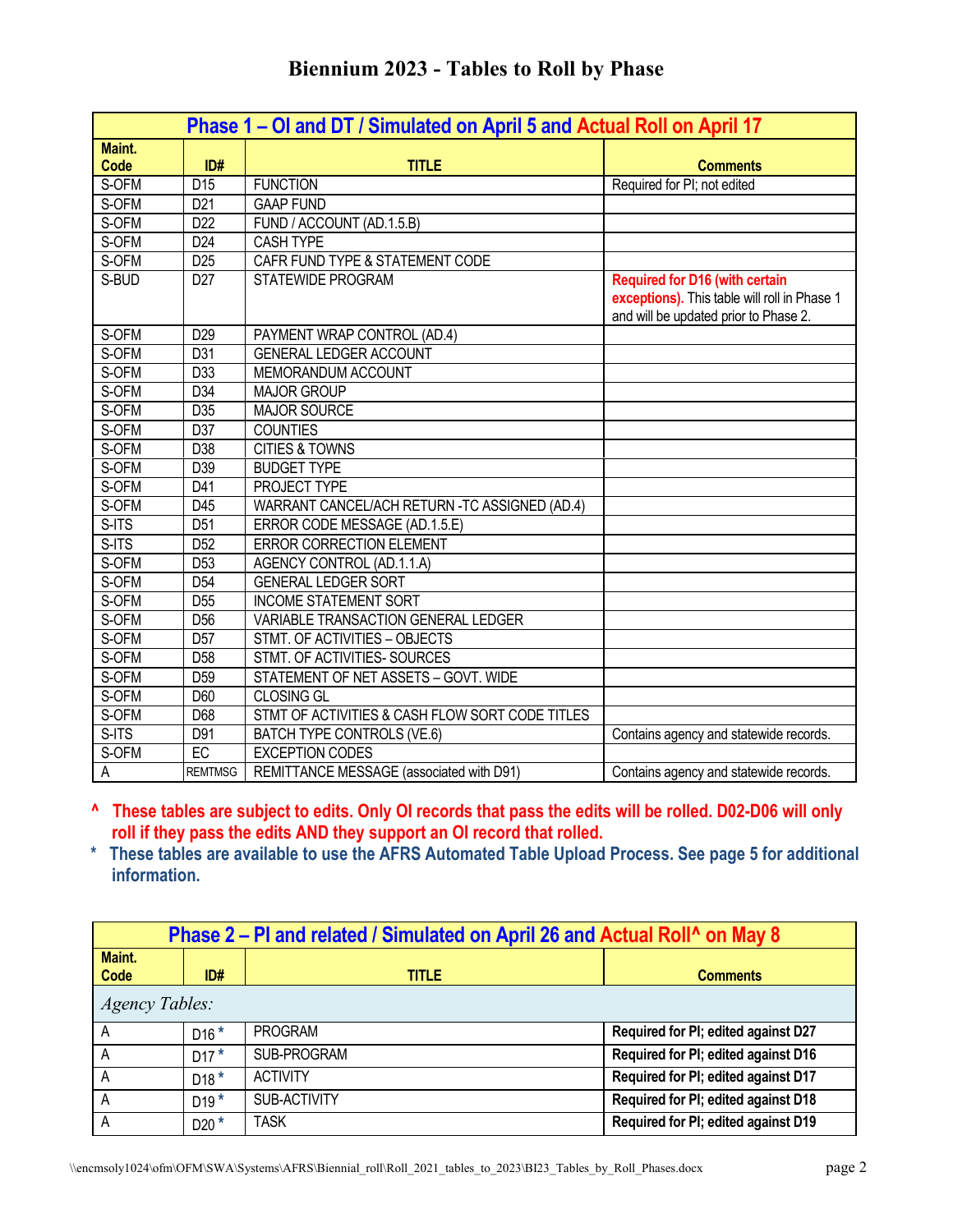| Phase 2 – PI and related / Simulated on April 26 and Actual Roll <sup>1</sup> on May 8 |                 |                          |                                               |
|----------------------------------------------------------------------------------------|-----------------|--------------------------|-----------------------------------------------|
| Maint.                                                                                 |                 |                          |                                               |
| <b>Code</b>                                                                            | ID#             | <b>TITLE</b>             | <b>Comments</b>                               |
|                                                                                        | PI <sup>*</sup> | PROGRAM INDEX            | Subject to edits (D16-20, other-SAAM)         |
|                                                                                        | $D65*$          | PI-OI (TM.6.2 OR TM.1.1) | <b>Edited against PI, OI and Budget Unit.</b> |

- **^ These tables are all subject to edits. Only PI records that pass the edits will be rolled. D16-D20 will only roll if they pass the edits AND they support a PI record that rolled. D65 records only roll if they pass the edits for PI, OI, and Budget Unit (D13).**
- **\* These tables are available to use the AFRS Automated Table Upload Process. See page 5 for additional information.**

| Phase 3 – Al and related / Simulated on May 17( $\sim$ ) and Actual Roll <sup>^</sup> on May 29 |                 |                                                                                          |                                                               |
|-------------------------------------------------------------------------------------------------|-----------------|------------------------------------------------------------------------------------------|---------------------------------------------------------------|
| Maint.<br>Code                                                                                  | ID#             | <b>TITLE</b>                                                                             | <b>Comments</b>                                               |
| <b>Agency Tables:</b>                                                                           |                 |                                                                                          |                                                               |
| A                                                                                               | Al              | APPROPRIATION INDEX                                                                      | Subject to edits (D08, D09, D26, D22,<br>D53, and other-SAAM) |
| A                                                                                               | $DO7*$          | APPROPRIATION                                                                            | Required for AI; not edited                                   |
| A                                                                                               | AI-FGA          | APPN INDEX-FEDERAL GRANT AWARD (maintained on AI<br>screen, but stored in separate file) | Should only roll if the AI rolls to new<br>biennium.          |
| A                                                                                               | AI-RT           | APPN INDEX-REPORTING TYPE (maintained on AI screen,<br>but stored in separate file)      | Should only roll if the AI rolls to new<br>biennium.          |
| A-DSHS<br>and HCA                                                                               | $D72*$          | PGM/SUB-PGM/AI EDIT (TM.6.1)                                                             | Edits against AI, Program, and<br>Subprogram.                 |
| A                                                                                               | D <sub>93</sub> | MONTH OF SERVICE EDIT (TM.6.3)                                                           | Edits against Al.                                             |

- **^ These tables are all subject to edits and only AI records that pass the edits will be rolled. D07 and AI-Federal Grant Award/Reporting Type records will only roll if they support or refer to an AI record that rolled. D72 and D93 records only roll if they pass their respective edits.**
- **\* These tables are available to use the AFRS Automated Table Upload Process. See page 5 for additional information.**
- **~ The simulated Phase 3 (AI) roll will only be run if the new D26 (BI 23) is available.**

| Phase 4 – CAS tables / Actual Roll on June 14 (fiscal month cutoff) |     |                               |                                                                |  |  |
|---------------------------------------------------------------------|-----|-------------------------------|----------------------------------------------------------------|--|--|
| Maint.<br>Code                                                      | ID# | <b>TITLE</b>                  | <b>Comments</b>                                                |  |  |
| <b>Agency Tables:</b>                                               |     |                               |                                                                |  |  |
| <b>DSHS</b><br><b>HCA</b>                                           | D71 | PI CROSSWALK (TM.6.4)         | in job<br>Rolled on<br>schedule<br>its<br>own<br>BDCAF105.     |  |  |
| <b>DSHS</b><br><b>HCA</b>                                           | D74 | ORG. INDEX CROSSWALK (TM.6.5) | iob<br>Rolled on<br>schedule<br>its<br>in.<br>own<br>BDCAF105. |  |  |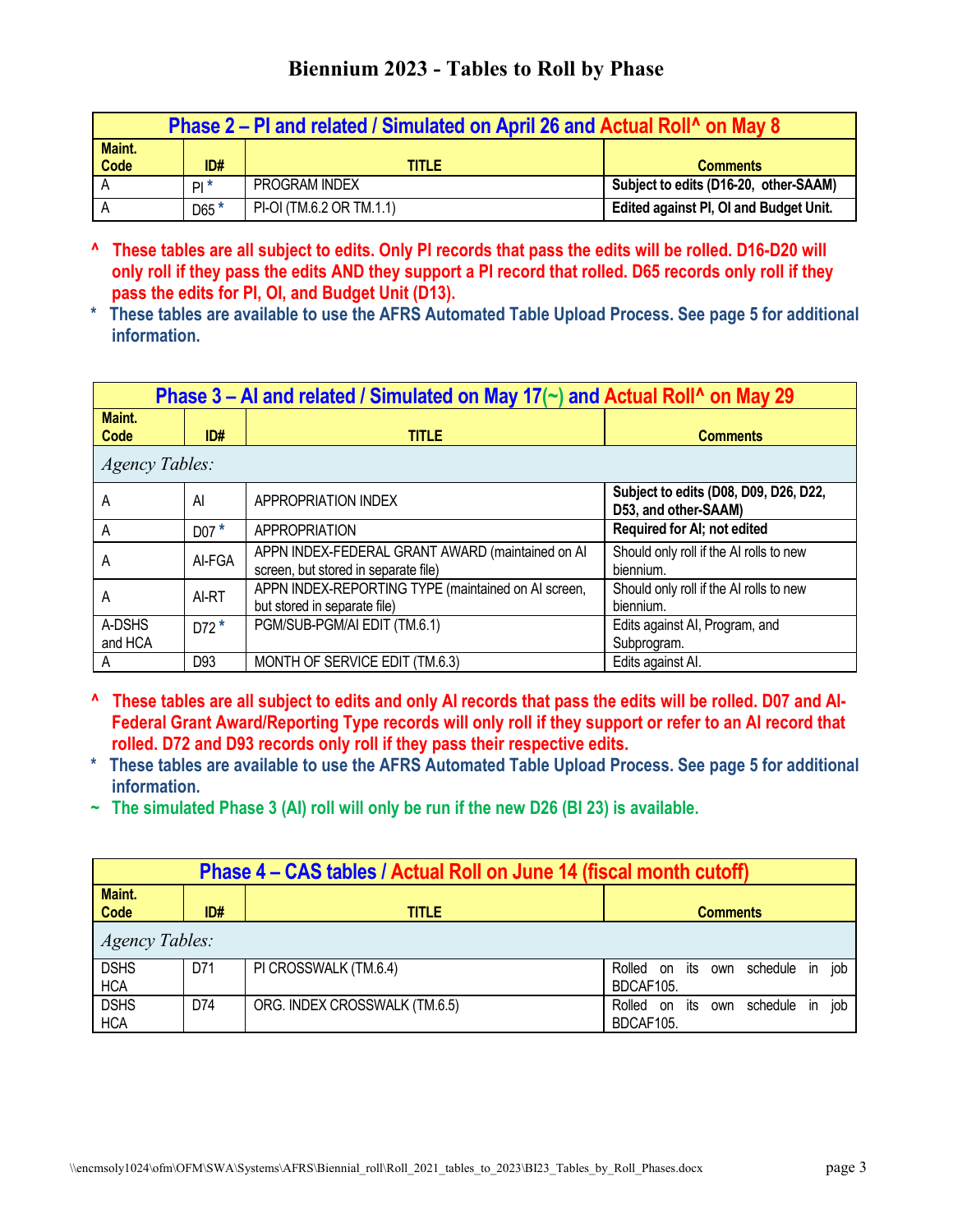| (a) Tables with their own unique roll schedule |                 |                                 |                                                   |
|------------------------------------------------|-----------------|---------------------------------|---------------------------------------------------|
| Maint.<br>Code                                 | ID#             | <b>TITLE</b>                    | <b>Comments</b>                                   |
| Statewide Tables:                              |                 |                                 |                                                   |
| S-OFM                                          | D <sub>23</sub> | BIENNIUM CLOSE RULES (AD.1.5.C) | Will be done as a table upload in Nov/Dec<br>2021 |

| (b) Tables do not roll – Agency must enter or upload records in new Biennium |       |              |                 |
|------------------------------------------------------------------------------|-------|--------------|-----------------|
| Maint.<br>Code                                                               | ID#   | TITLE        | <b>Comments</b> |
| <i>Agency Tables:</i>                                                        |       |              |                 |
|                                                                              | $M^*$ | MASTER INDEX |                 |

**\* This table is available to use the AFRS Automated Table Upload Process. See page 5 for additional information.**

| (c) Tables do not roll – not used or not associated with a Specific Biennium |                 |                                                             |                                                                                                                                                                                                                |
|------------------------------------------------------------------------------|-----------------|-------------------------------------------------------------|----------------------------------------------------------------------------------------------------------------------------------------------------------------------------------------------------------------|
| Maint.<br><b>Code</b>                                                        | ID#             | <b>TITLE</b>                                                | <b>Comments</b>                                                                                                                                                                                                |
|                                                                              |                 | Agency Tables - No Biennium:                                |                                                                                                                                                                                                                |
| А                                                                            | <b>GAN</b>      | <b>GRANT AWARD NUMBER (TM.4.1)</b>                          |                                                                                                                                                                                                                |
| A                                                                            | $PC^*$          | PROJECT CONTROL                                             |                                                                                                                                                                                                                |
| A                                                                            | <b>VE</b>       | STATEWIDE EMPLOYEE TABLE                                    |                                                                                                                                                                                                                |
| A                                                                            | D <sub>28</sub> | PAYMENT PROCESS CONTROL                                     | Contains agency and statewide records.                                                                                                                                                                         |
|                                                                              |                 | Statewide Tables – No Biennium or Other Reason Not to Roll: |                                                                                                                                                                                                                |
| S-BUD                                                                        | D <sub>26</sub> | STATEWIDE SRC OF FUNDS (AD.1.5.D)                           | <b>Required for AI (with exceptions)</b><br>This table is created in full each<br>biennium by OFM Budget, through<br>TALS, and is based on the Legislatively<br>approved Budgets as signed by the<br>Governor. |
| S-ITS                                                                        | D <sub>28</sub> | PAYMENT PROCESS CONTROL                                     | Contains agency and statewide records.                                                                                                                                                                         |
| S-ITS                                                                        | D <sub>30</sub> | INTERFACE JOB NAME (AD.1.1.B)                               |                                                                                                                                                                                                                |
| S-OFM                                                                        | D49             | PAYMENT IN PROCESS WRAP CTL. (TM.1.2.B)                     |                                                                                                                                                                                                                |
| S-ITS                                                                        | D75             | OMWBE TYPE (AD.1.3.A)                                       |                                                                                                                                                                                                                |
| S-ITS                                                                        | D76             | IRS BOX (AD.1.3.B)                                          |                                                                                                                                                                                                                |
| S-ITS                                                                        | D77             | VENDOR TYPE (AD.1.3.C)                                      |                                                                                                                                                                                                                |
| S-ITS                                                                        | D78             | IRS TYPE (AD.1.3.D)                                         |                                                                                                                                                                                                                |
| S-ITS                                                                        | D80             | PAYROLL DATES CONTROL (AD1.4.A)                             | Input manually each year.                                                                                                                                                                                      |
| S-ITS                                                                        | D81             | IRS AGENCY CONTROL (AD.1.4.B)                               |                                                                                                                                                                                                                |
| S-ITS                                                                        | D92             | BANK HOLIDAY-EFT (AD.1.4.C)                                 | Input manually each year.                                                                                                                                                                                      |
| S-ITS                                                                        | D <sub>95</sub> | DESCRIPTOR TABLE LIST                                       |                                                                                                                                                                                                                |